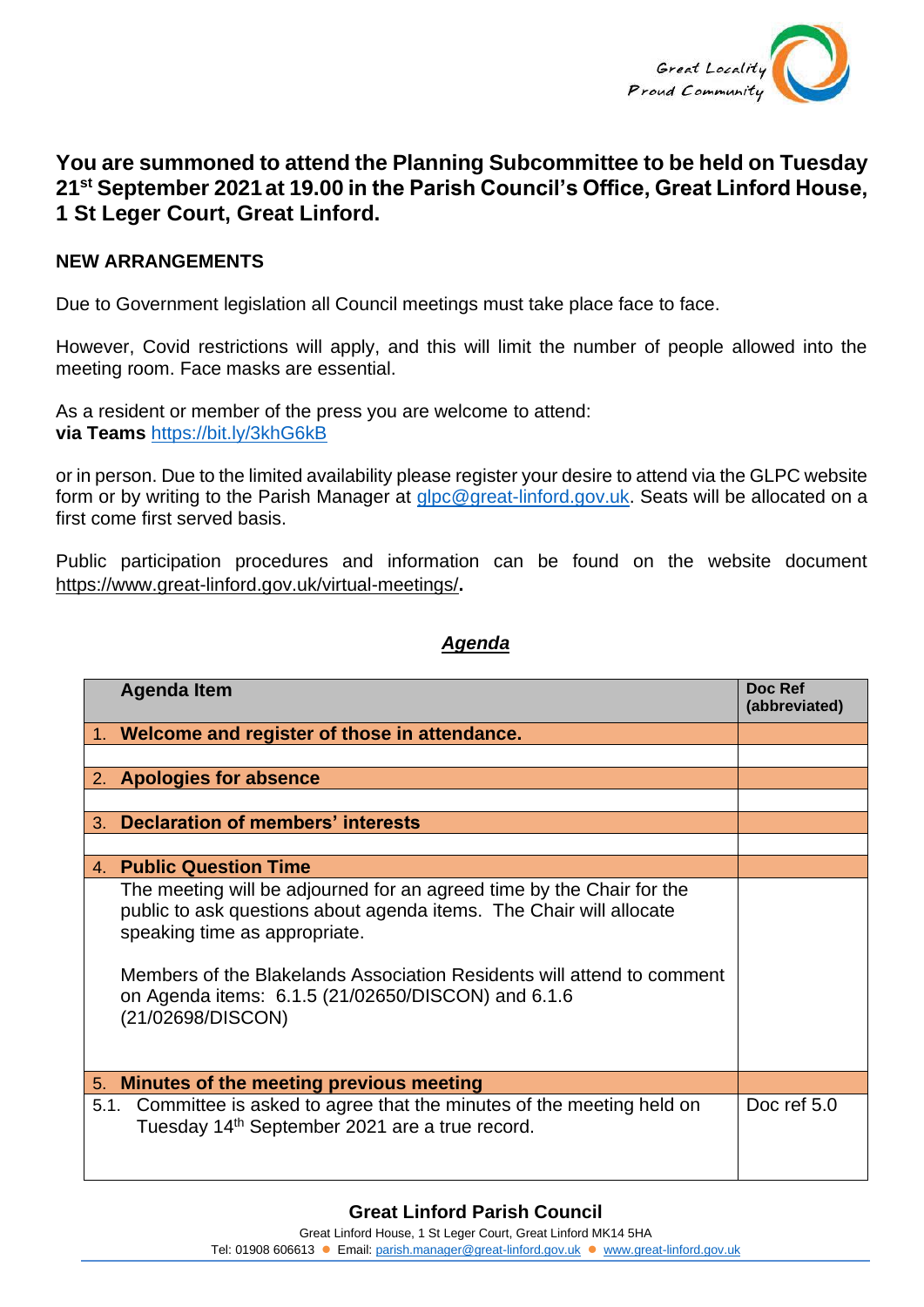

| Doc Ref<br><b>Agenda Item</b><br>(abbreviated) |                                                                                                                                                                                                                                                                                                                                                                                              |             |  |  |
|------------------------------------------------|----------------------------------------------------------------------------------------------------------------------------------------------------------------------------------------------------------------------------------------------------------------------------------------------------------------------------------------------------------------------------------------------|-------------|--|--|
| 6. Planning                                    |                                                                                                                                                                                                                                                                                                                                                                                              |             |  |  |
| 6.1.                                           | Proposals on current Planning Applications Council are asked to<br>consider the recommendations from the planning working group.<br>CIIr J Whelan proposes that these recommendations are accepted by<br>Council.                                                                                                                                                                            | Doc ref 6.1 |  |  |
| 6.1.1.                                         | 21/02710/FUL 16 Longcross Pennyland MK15 8AR<br>Erection of single storey rear extension including demolition of<br>conservatory                                                                                                                                                                                                                                                             |             |  |  |
| 6.1.2.                                         | 21/02702/FUL 10 Linden Grove Great Linford MK14 5HF<br>Extension of proposed rear extension to garage                                                                                                                                                                                                                                                                                        |             |  |  |
| 6.1.3.                                         | 21/02689/TPO Red Barn 1 Woad Lane Great Linford MK14 5HE<br>Works T1 Hazel reduce height by 3 metres and sides by 2 metres                                                                                                                                                                                                                                                                   |             |  |  |
| 6.1.4.                                         | 21/02289/FUL 2 Tower Drive Neath Hill MK14 6HY<br>Erection of a single storey side extension                                                                                                                                                                                                                                                                                                 |             |  |  |
| 6.1.5.                                         | 21/02650/DISCON Blakelands warehouse I Yeomans Drive<br><b>Blakelands MK14 5AN</b><br>Details submitted for approval pursuant to condition 18 (Traffic<br>Management) of permission ref. 18/02341/FUL, relating to demolition<br>of B8 storage and distribution warehouse and erection of new B8<br>storage and distribution warehouse with ancillary B1 floor space and<br>associated works |             |  |  |
| 6.1.6.                                         | 21/02698/DISCON Blakelands Warehouse 1 Yeomans Drive<br>Blakelands Mk14 5AN<br>Details submitted for approval pursuant to condition 17 (Noise<br>Management Plan) of permission ref. 18/02341/FUL, relating to<br>demolition of B8 storage and distribution warehouse and erection of<br>new B8 storage and distribution warehouse with ancillary B1 floor<br>space and associated works     |             |  |  |
|                                                | 7. 21/00999/OUTEIS - Milton Keynes East                                                                                                                                                                                                                                                                                                                                                      |             |  |  |
|                                                | An update is provided on the DCC meeting held on the 6 <sup>th</sup> September<br>2021.<br>An amendment to the above plan has been circulated and comments<br>are required by the 21 <sup>st</sup> October, the planning consultant has been<br>asked for input which will be reviewed at the next planning meeting.                                                                         |             |  |  |
| 8.                                             | <b>Houses in Multiple Occupations</b>                                                                                                                                                                                                                                                                                                                                                        |             |  |  |
|                                                | CIIr M Whelan proposes that GLPC should proactively engage with<br>MKC Ward Clirs to request a moratorium for a defined time on the<br>acceptance of HiMOs within Milton Keynes. Over recent months the                                                                                                                                                                                      |             |  |  |

Tel: 01908 606613 ⚫ Email: [parish.manager@great-linford.gov.uk](mailto:parish.manager@great-linford.gov.uk) ⚫ [www.great-linford.gov.uk](http://www.great-linford.gov.uk/)